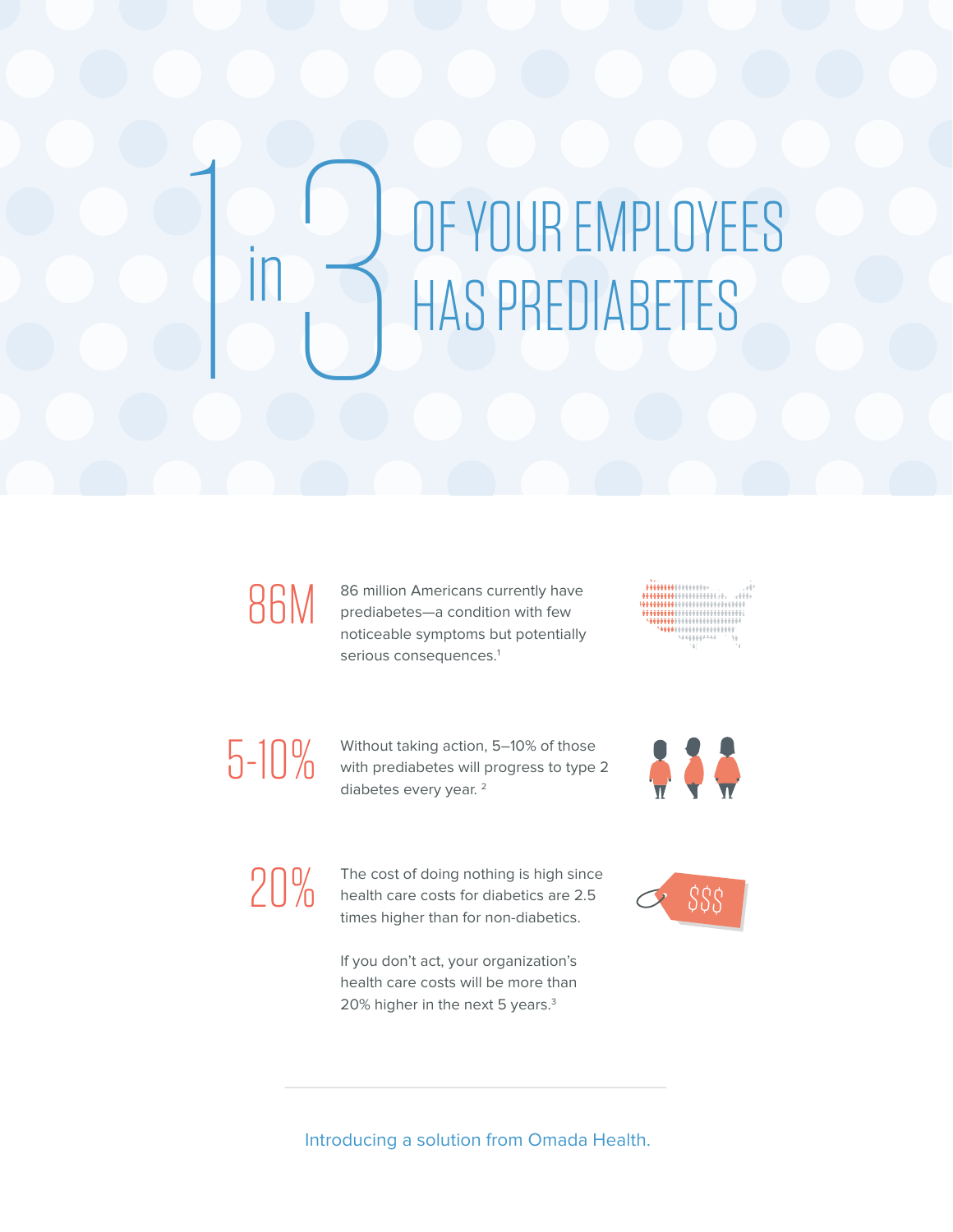### Say hello to Prevent





#### EXPERT HEALTH COACHING

One-on-one, dedicated support and advice from a professional health coach at every step.

| <b>PIE</b>                      |                      |  |
|---------------------------------|----------------------|--|
| $\sim$                          | <b>STARTING</b><br>٠ |  |
| 000                             |                      |  |
| ---                             | ٠                    |  |
|                                 |                      |  |
| ı                               |                      |  |
| 商會                              | $1 + 1 + 1$          |  |
| <b><i><u>STATISTICS</u></i></b> | <b>STAR</b>          |  |

#### BEHAVIOR CHANGE CURRICULUM

16 weeks of scientifically-supported and engaging online content to inspire lasting behavior change.

#### SMALL GROUP SUPPORT

Private online peer groups matched by age, BMI, and location for encouragement & accountability.

|     | 8.8 |
|-----|-----|
| $=$ |     |
|     |     |

#### HEALTH DATA TRACKING

A no-setup wireless scale to transmit daily weigh-ins, plus a digital pedometer and mobile food tracking.

#### WE START WITH SCIENCE

The NIH and CDC sponsored the landmark Diabetes Prevention Program (DPP) clinical trial, which proved that even people at high-risk can delay or avoid developing type 2 diabetes by making modest lifestyle changes.

Participants who lost just 5–7% of their body weight reduced their risk of developing type 2 diabetes by 58%.

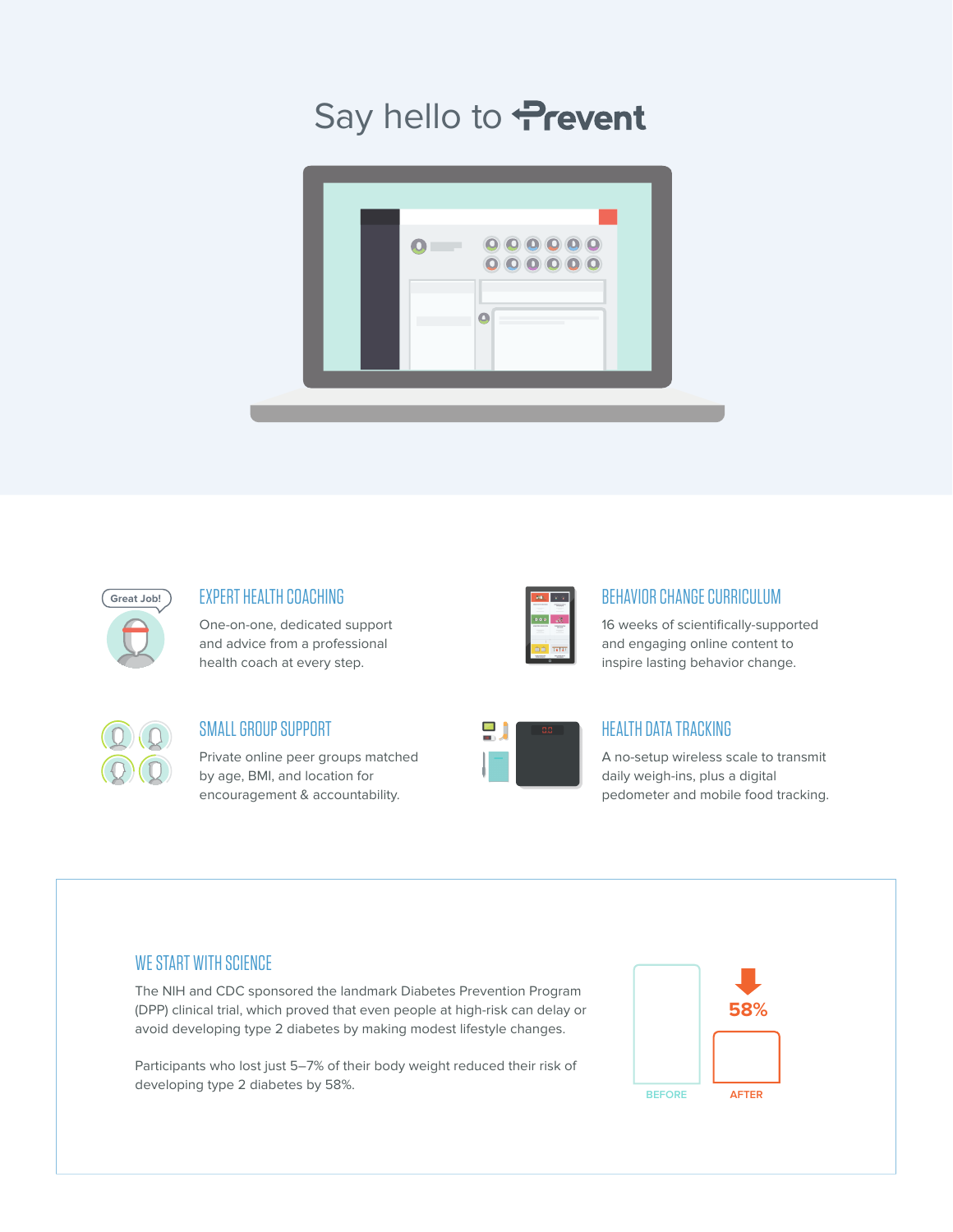Prevent is an innovative online program for people with prediabetes.



CORE PHASE4 months Core focuses on changing food habits, increasing activity levels, and overcoming psychological barriers.

#### SUSTAIN PHASE 8 months

Sustain focuses on reinforcing these better habits in the real-world as participants enter a more independent phase of the program.





#### WE PRICE FOR PERFORMANCE

There are no flat fees and the majority of the price for each participant is charged only if they achieve clinically-significant weight loss.



#### WE INSIST ON ROI

Corporate participation in our program is cost-saving within two years by preventing a portion of medical and productivity costs **10% +**<br> **10% +**<br> **10** associated with diabetes.